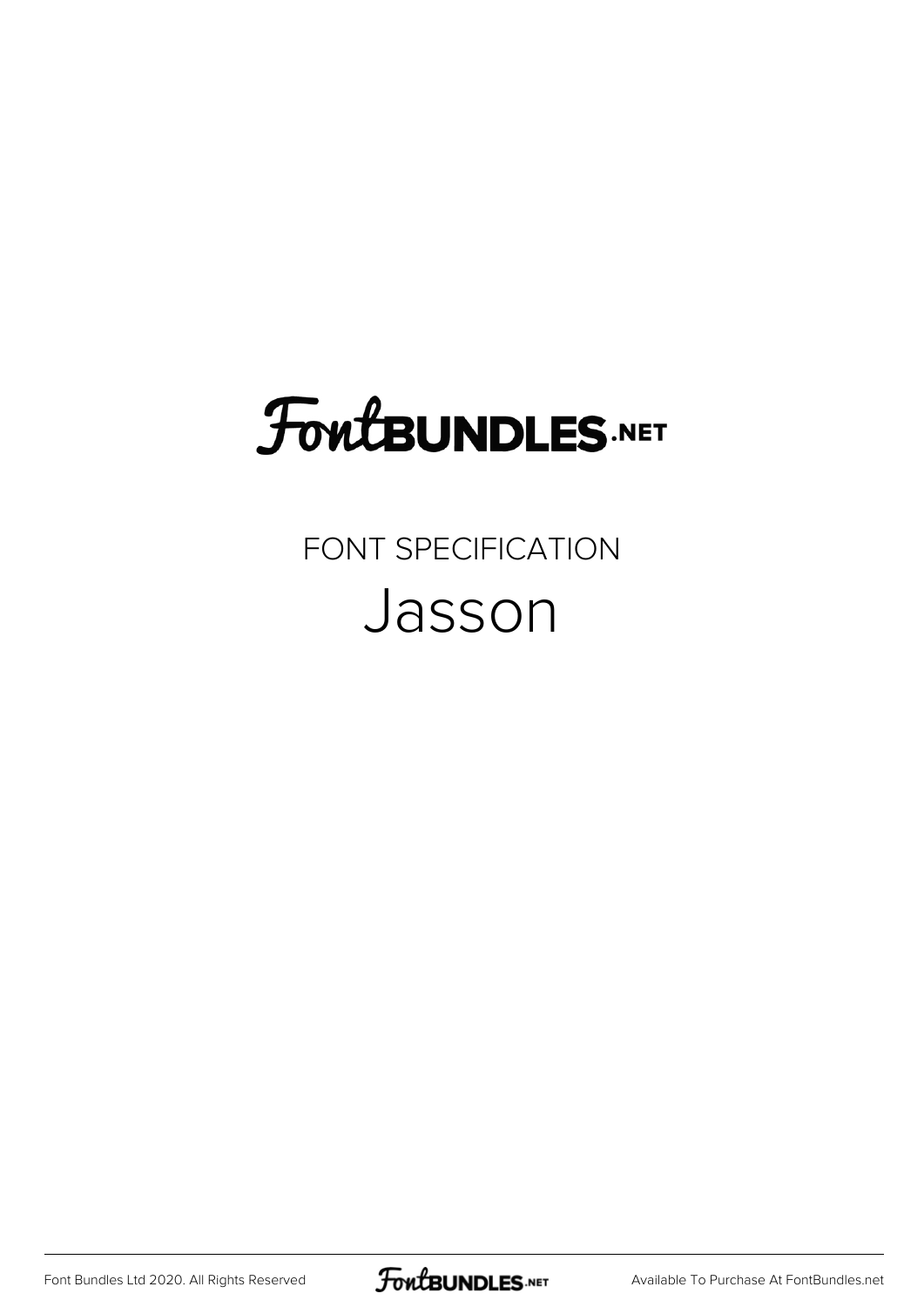#### Jasson - Medium

**Uppercase Characters** 

## ABCDEFGHIJKLMNOPQRSTUVWXYZ

Lowercase Characters

#### ABCDEFGHIJKLMNOPQRSTUVWXYZ

**Numbers** 

## 0123456789



All Other Glyphs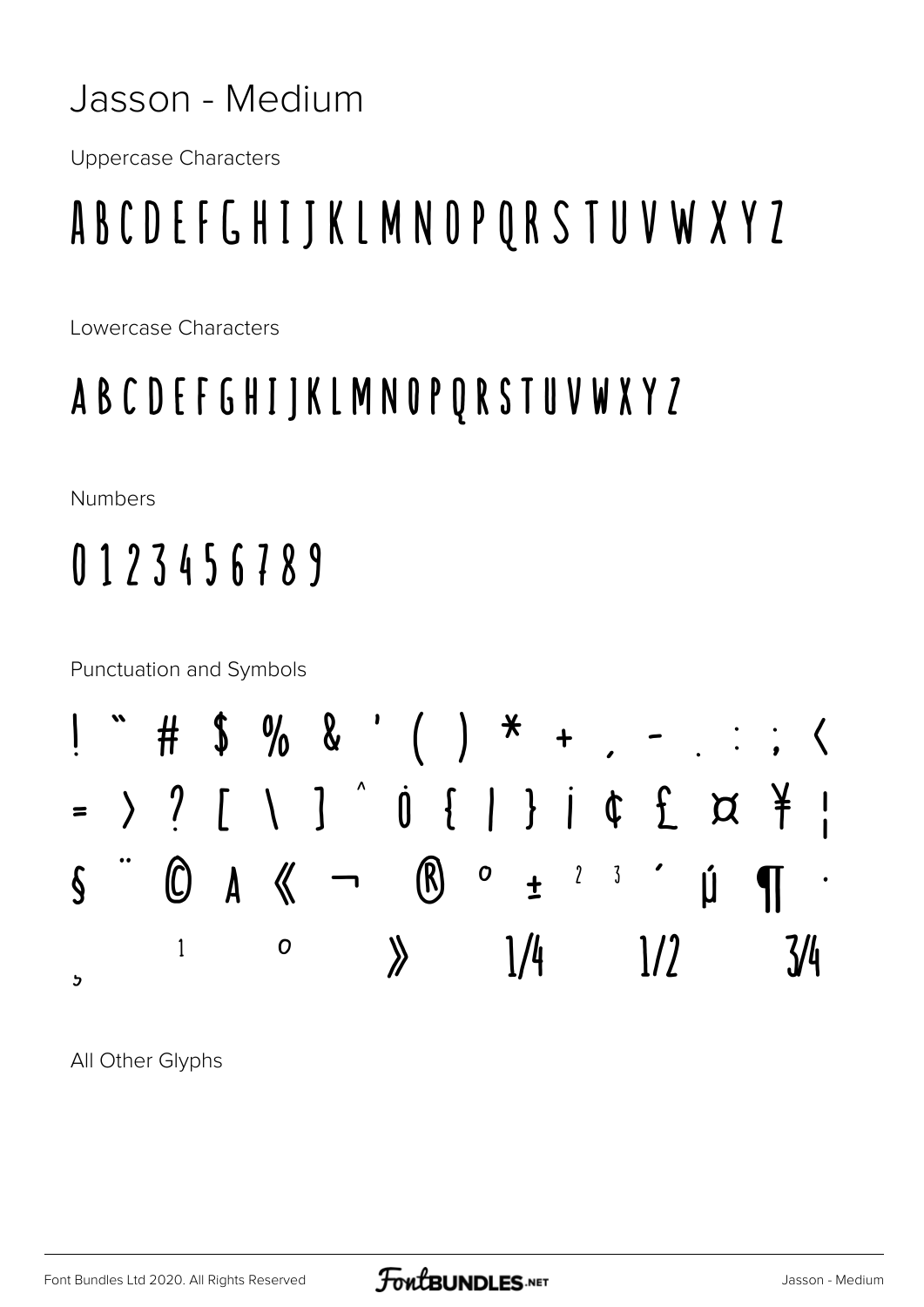|  |  | $\begin{array}{ccccccccccccccccc} \hat{A} & \hat{A} & \hat{A} & \hat{A} & \hat{A} & \hat{A} & \hat{A} & \hat{A} & \hat{B} & \hat{C} & \hat{C} & \hat{C} & \hat{C} & \hat{C} & \hat{C} & \hat{C} & \hat{C} & \hat{C} & \hat{C} & \hat{C} & \hat{C} & \hat{C} & \hat{C} & \hat{C} & \hat{C} & \hat{C} & \hat{C} & \hat{C} & \hat{C} & \hat{C} & \hat{C} & \hat{C} & \hat{C} & \hat{C} & \hat{C}$ |  |  |
|--|--|------------------------------------------------------------------------------------------------------------------------------------------------------------------------------------------------------------------------------------------------------------------------------------------------------------------------------------------------------------------------------------------------|--|--|
|  |  | $\begin{array}{ccccccccccccc} \hat{L} & \hat{L} & \hat{L} & \hat{I} & \hat{I} & \hat{I} & \hat{I} & \hat{I} & \hat{I} & \hat{I} & \end{array}$                                                                                                                                                                                                                                                 |  |  |
|  |  | $\begin{array}{ccccccccccccc} \hat{0} & \hat{0} & \hat{0} & \hat{0} & \hat{0} & \times & \emptyset & \hat{0} & \hat{0} & \end{array}$                                                                                                                                                                                                                                                          |  |  |
|  |  | $\begin{matrix}\n\hat{\mathsf{U}} & \hat{\mathsf{U}} & \hat{\mathsf{Y}} & \mathsf{D} & \mathsf{B} & \hat{\mathsf{A}} & \hat{\mathsf{A}} & \hat{\mathsf{A}} & \hat{\mathsf{A}} & \hat{\mathsf{A}} & \hat{\mathsf{A}}\n\end{matrix}$                                                                                                                                                             |  |  |
|  |  | $\ddot{A}$ $\ddot{A}$ $\ddot{A}$ $\ddot{A}$ $\ddot{C}$ $\ddot{C}$ $\ddot{C}$ $\ddot{C}$ $\ddot{C}$ $\ddot{C}$ $\ddot{C}$                                                                                                                                                                                                                                                                       |  |  |
|  |  |                                                                                                                                                                                                                                                                                                                                                                                                |  |  |
|  |  | $\ddot{\mathbf{0}} \quad \div \quad \mathbf{0} \qquad \ddot{\mathbf{0}} \qquad \dot{\mathbf{0}} \qquad \mathbf{0} \qquad \mathbf{0} \qquad \ddot{\mathbf{0}} \qquad \mathbf{0} \qquad \mathbf{0}$                                                                                                                                                                                              |  |  |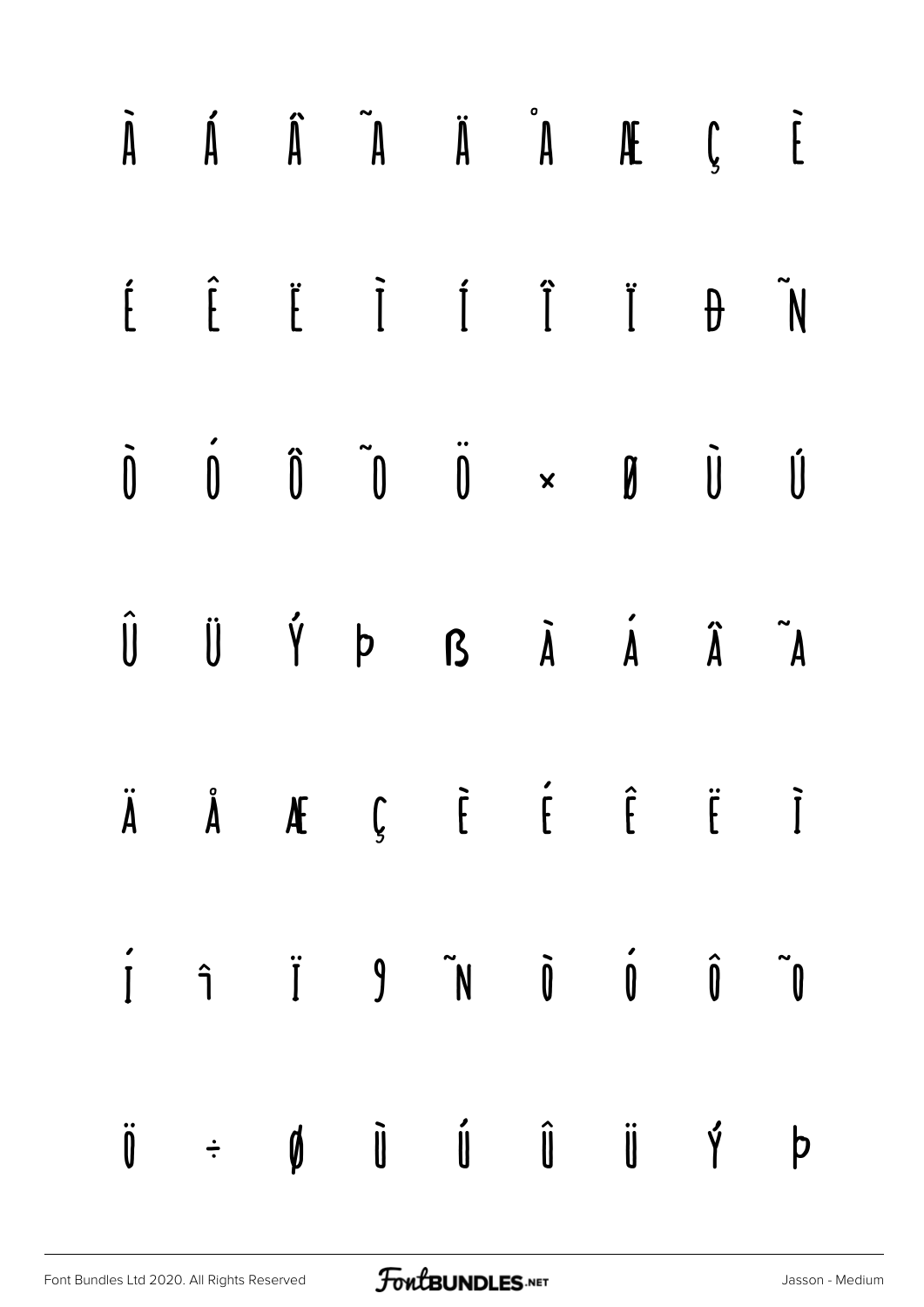| $\check{J}$ $\check{J}$ $\check{J}$ $\check{A}$ $\check{A}$ $\check{A}$ $\check{A}$ $\check{A}$ $\check{I}$                                                                                                                                                                                                                                                                                                                                                                             |  |  |  |  |
|-----------------------------------------------------------------------------------------------------------------------------------------------------------------------------------------------------------------------------------------------------------------------------------------------------------------------------------------------------------------------------------------------------------------------------------------------------------------------------------------|--|--|--|--|
| $\begin{array}{ccccccccccccc}\n\check{D} & & \check{D} & & \check{D} & & \check{E} & & \check{E} & & \check{E} & & \check{I} & & \check{I}\n\end{array}$                                                                                                                                                                                                                                                                                                                                |  |  |  |  |
| I I I + + N N N N                                                                                                                                                                                                                                                                                                                                                                                                                                                                       |  |  |  |  |
| $\tilde{0}$ $0$ $\tilde{u}$ $\tilde{R}$ $\tilde{R}$ $\tilde{R}$ $\tilde{S}$                                                                                                                                                                                                                                                                                                                                                                                                             |  |  |  |  |
| $S \quad S \quad S \quad \check{S} \quad \check{S} \quad J \quad T \quad \check{T} \quad T'$                                                                                                                                                                                                                                                                                                                                                                                            |  |  |  |  |
| $\begin{array}{ccccccccccccc}\n\bar{\mathbf{U}} & \mathbf{U} & \mathbf{\ddot{Y}} & \mathbf{\dot{Z}} & \mathbf{\dot{Z}} & \mathbf{\dot{Z}} & \mathbf{\dot{Z}} & \mathbf{\dot{Z}} & \mathbf{\dot{Z}} & \mathbf{\dot{Z}} & \mathbf{\dot{Z}} & \mathbf{\dot{Z}} & \mathbf{\dot{Z}} & \mathbf{\dot{Z}} & \mathbf{\dot{Z}} & \mathbf{\dot{Z}} & \mathbf{\dot{Z}} & \mathbf{\dot{Z}} & \mathbf{\dot{Z}} & \mathbf{\dot{Z}} & \mathbf{\dot{Z}} & \mathbf{\dot{Z}} & \mathbf{\dot{Z}} & \mathbf$ |  |  |  |  |
|                                                                                                                                                                                                                                                                                                                                                                                                                                                                                         |  |  |  |  |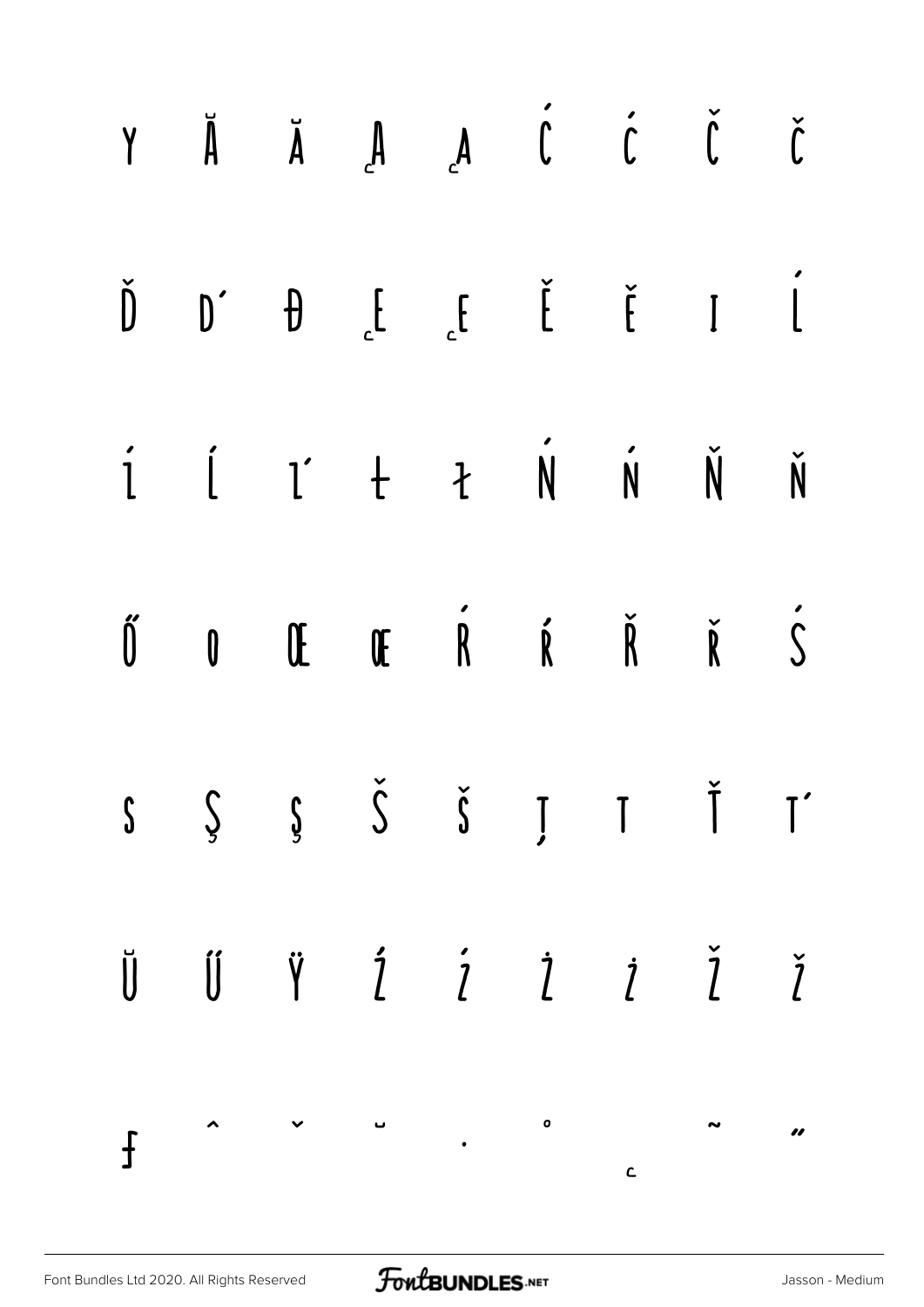|              | $\Pi \quad \dot{E} \quad A \quad B \quad B \quad T \quad A \quad E$ |                                                                                                                      |  |  |  |
|--------------|---------------------------------------------------------------------|----------------------------------------------------------------------------------------------------------------------|--|--|--|
|              | Ж 3 И Й К Л М Н О                                                   |                                                                                                                      |  |  |  |
|              |                                                                     |                                                                                                                      |  |  |  |
|              | ШЩЪЫЬЭЮЯ а                                                          |                                                                                                                      |  |  |  |
| $6 -$        |                                                                     | <b>B</b> $\Gamma$ <b>A</b> e $\forall$ 3 M $\breve{M}$                                                               |  |  |  |
|              | K J M H O N P C T                                                   |                                                                                                                      |  |  |  |
| $\mathsf{y}$ |                                                                     | $\begin{array}{ccccccccccccccccccccc} \varphi & \times & \psi & \psi & \psi & \psi & \psi & \psi & \psi \end{array}$ |  |  |  |